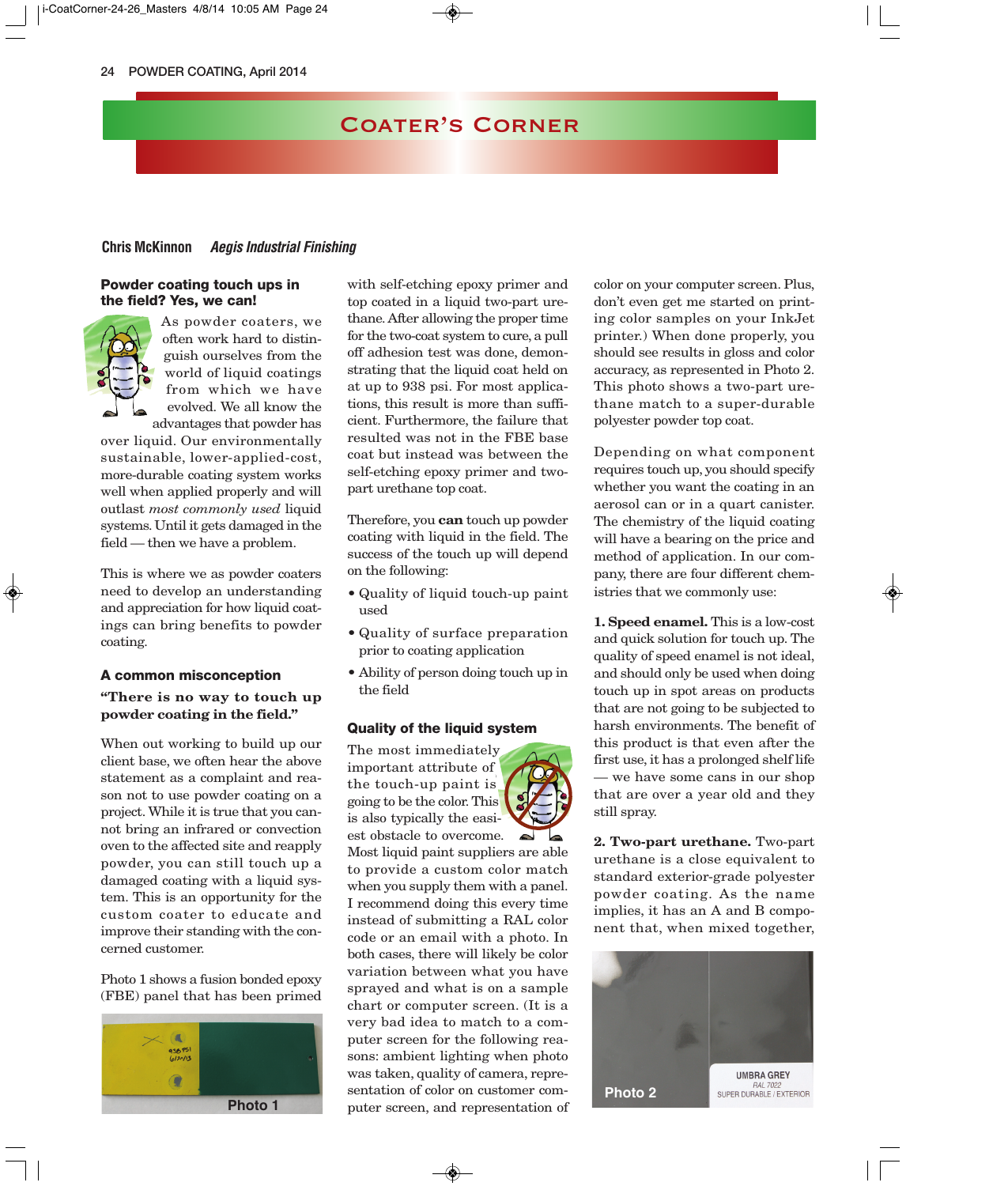begins the cure process. Once this has begun, there is a limited window of application for the coating. Typically, this type of coating system comes in quart-sized containers; however, we have had great success with a two-component system in a spray can. Once activated, it is good for up to 48 hours — after which time, it will not spray cleanly from the can. If you have proper application equipment, then you can purchase it in the container size of your choosing and mix only the amount that you require.

**3. Functional epoxy.** When dealing with functional coatings, damage can occur on-site during installation. Epoxy repair kits can be purchased from most functional coating suppliers. When doing this kind of repair, the main concern on the project site is going to be ensuring that the coating will function — not necessarily look good. This type of repair job is generally applied using an epoxy melt stick or a thick epoxy paste. If the aesthetic requirements are im portant on this job, after the epoxy has been applied, a top coat (two-part urethane or speed enamel) can be applied.

### **4. Self-etching epoxy primer.**

While not a suitable top coat, this product is useful when doing a repair over an exposed and properly prepared substrate. This will seal the affected area and provide the best base for applying your top coat.

#### **Quality of the surface preparation**

While there shouldn't be any mystery about how to properly prepare the surface for application, it can easily be overlooked when doing repairs in the field. Generally, this is due to the ability and understanding of the person who is tasked with taking on the job. The type of damage will determine the best method for touch up.

With so many different scenarios where touch up may be required, the following points are offered as suggestions (but not the rule):

#### **Considerations prior to surface prep**

- To what points should you mask off? Look for natural breaks in the surface that will hide the area that you have to mask to. When doing major repairs, it is likely you will need to coat more surface area than just the damaged portion.
- Is temporary cover required to protect from the elements? Should drop cloths be used to prevent overspray in the area?
- Is it safe to use application equipment or should brush application be used? For example, some areas may not permit the use of electrical or aerosol equipment due to fears of explosions, fires, and similar disasters.
- Does time allow for this repair to be done from start to finish?
- Do I have all the equipment I need at hand?

#### **General guidelines for touch up**

- Degrease the area to prepare for coating. Be sure that whatever you use does not leave an inhibitive film that will affect paint adhesion.
- Hand sand smooth the affected area. Be sure to use a 220 grit or finer sandpaper as you do not want to introduce marks that will show through your repair.
- Use a mild solvent on a new rag to remove any dust left over from the sanding.
- Use tack cloth to remove any dust and debris possibly left by the rag from solvent wiping.
- Apply your coating repair system.

#### **When bare metal is exposed**

- Ensure that the surface is free of all oils, soils, and rust. A proper repair requires a clean substrate. As a guideline, use SSPC-SP1, SSPC-SP2, and SSPC-SP3 as references for surface preparation.
- Once the surface is clean, apply the correct primer (functional or self-etch). Allow the required amount of time to pass between base coat and top coat.

• When the surface is scuffed but base metal is not exposed, determine if the coating needs to be feathered out to provide a smooth transition between the liquid and powder.

#### **When the primer is exposed**

- Will a brush suffice for the touch up?
- Does the coating need to be feathered out?
- Is additional primer required?

#### **Determining if it is a surface mark**

- Can it be polished out with compound?
- Will a fine brush suffice?

#### **Ability and understanding of the applicator**

Even if the above mentioned steps are observed, the person who will perform the touch up should have the following attributes: patient, detail oriented, and skilled with the mode of application (brush, aerosol can, spray gun). Whether you have to touch something up in your shop or if it is in the field, the person responsible should excel in these areas.

Liquid application is a different beast compared to powder application, and consideration must be given to the quality of the coating and surface prep as well as to the following factors:

- What is the relative humidity of the environment?
- If there is wind, is there danger of overspray landing on other surfaces which could result in expensive insurance claims?
- If multiple coats are required, what time should be left between recoats so as to not create sags or bubbles?
- What is the temperature of the substrate that is to be coated? Does it need to be preheated?
- What is the correct application technique that should be used for the repair?